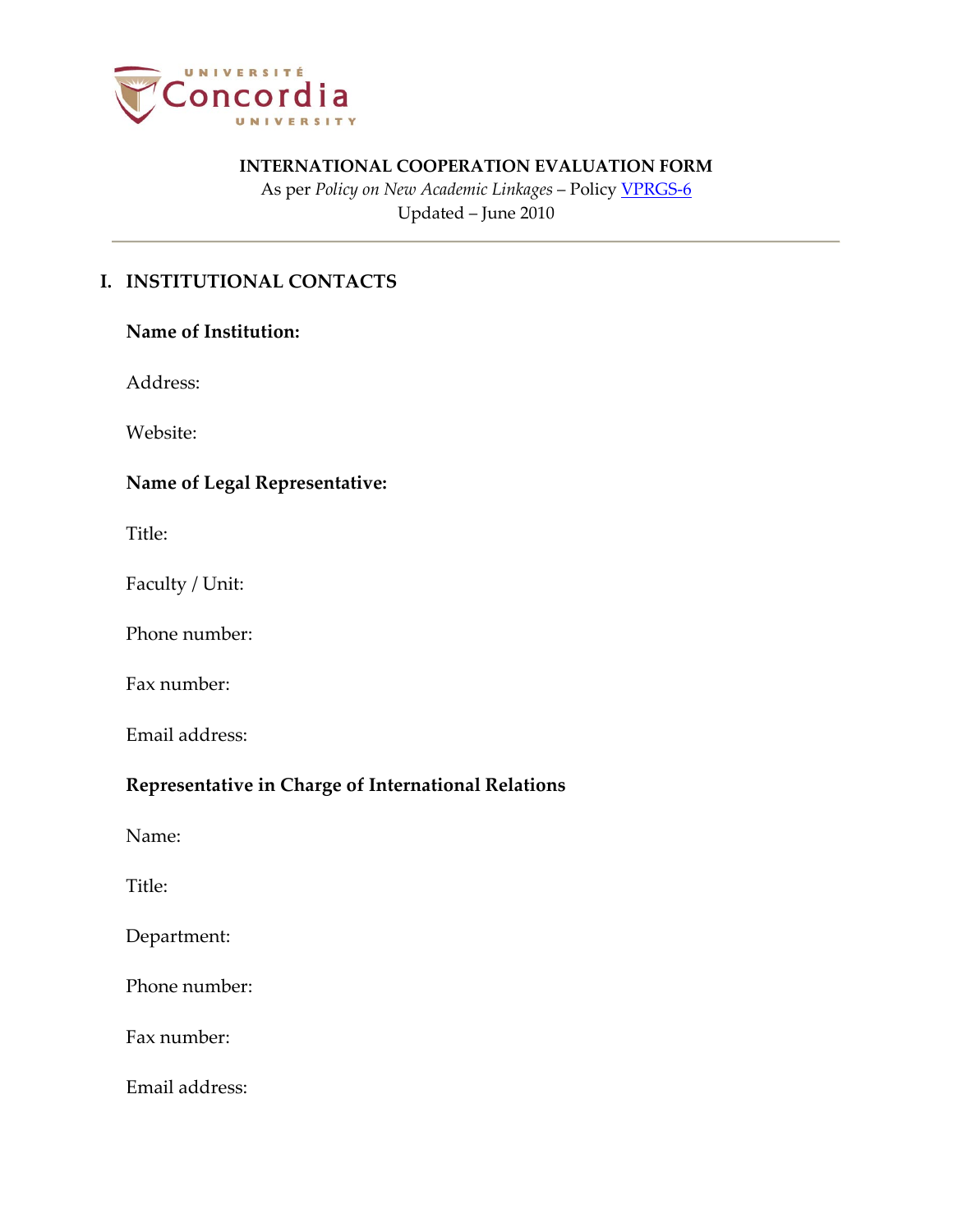

Page **2** of **6**

## **Representative in charge of North American Liaison (if applicable)**

Name:

Title:

Department:

Phone number:

Fax number:

Email address:

## **II. PROFILE OF INSTITUTION**

### **Fast Facts**

Date of establishment of the institution:

Number of enrolled students:

Number of full-time faculty members:

### **Academics**

Types of degrees conferred:

Faculties or Departments of particular interest to Concordia: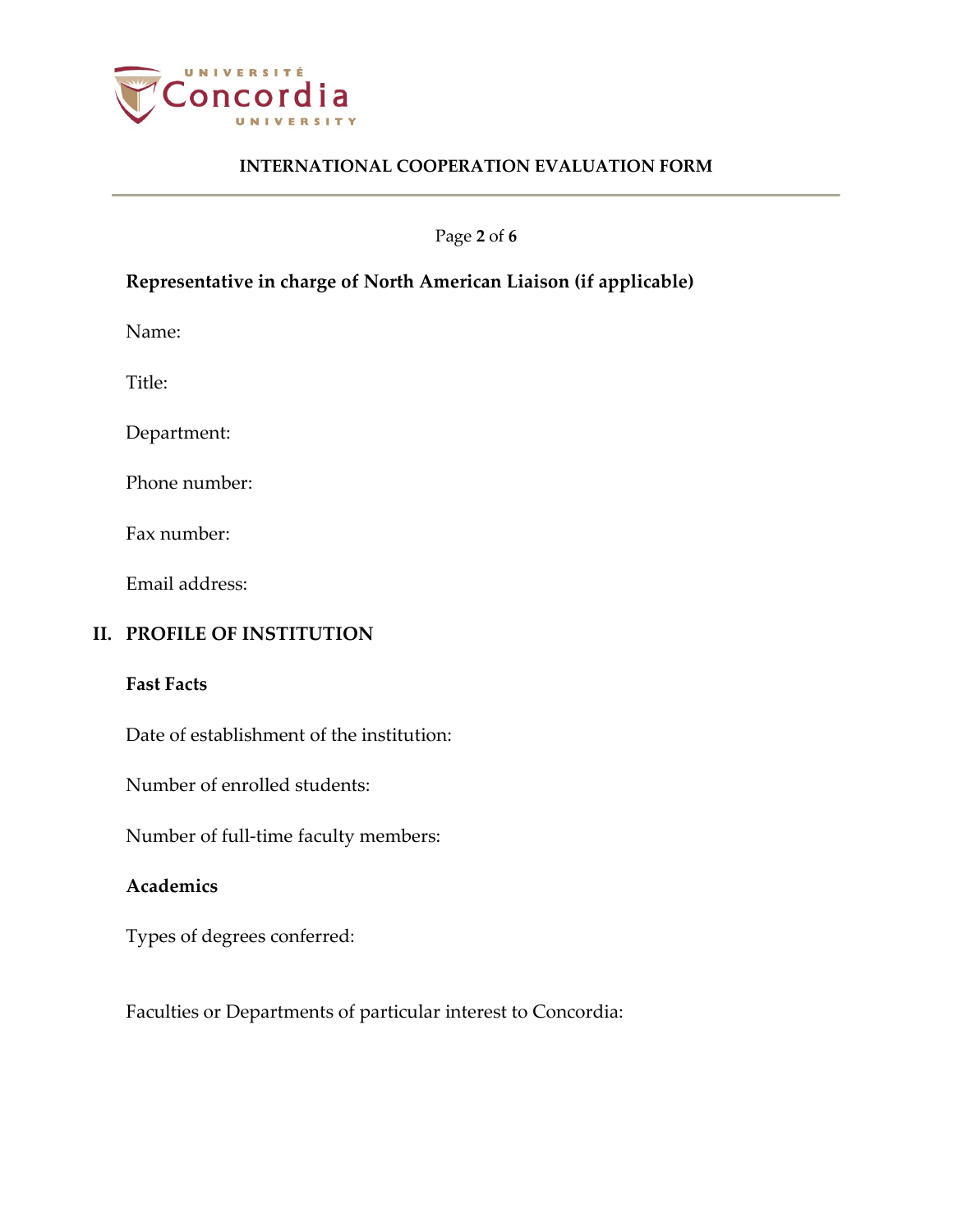

| Page 3 of 6 |  |  |
|-------------|--|--|
|             |  |  |

Major programs of particular interest to Concordia:

|--|--|--|--|

Academic calendar (syllabus) website address:

Teaching language:

List of courses available in English (if applicable):

Co-op Programs of particular interest to Concordia:

**Research**

Main fields of Research: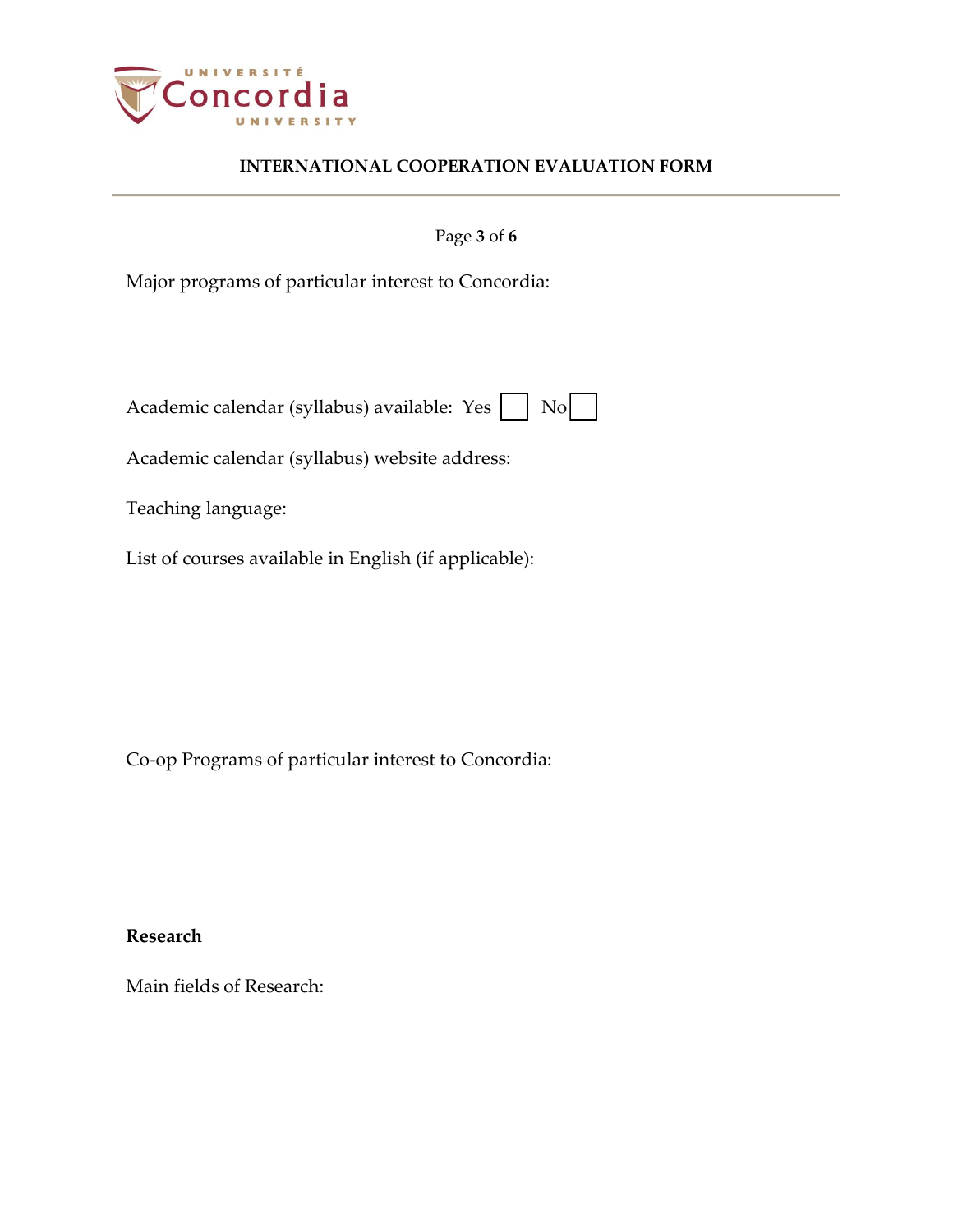

Page **4** of **6**

Affiliated Research Institutes (include a brief description):

Research Chairs by specialization:

| Are research grants available to Concordia University faculty members? Yes<br>No                                     |
|----------------------------------------------------------------------------------------------------------------------|
| Are laboratories available to Concordia faculty members? Yes<br><b>No</b>                                            |
| Annual research funding from external sources?<br>Please provide amount in Canadian dollars (if available) \$<br>CND |
| <b>Support Services and Resources</b>                                                                                |
| Are computer labs available for students? Yes<br> No                                                                 |
| Number of Library holdings:                                                                                          |
| Number of Art Gallery holdings:                                                                                      |
| Available residences with details:                                                                                   |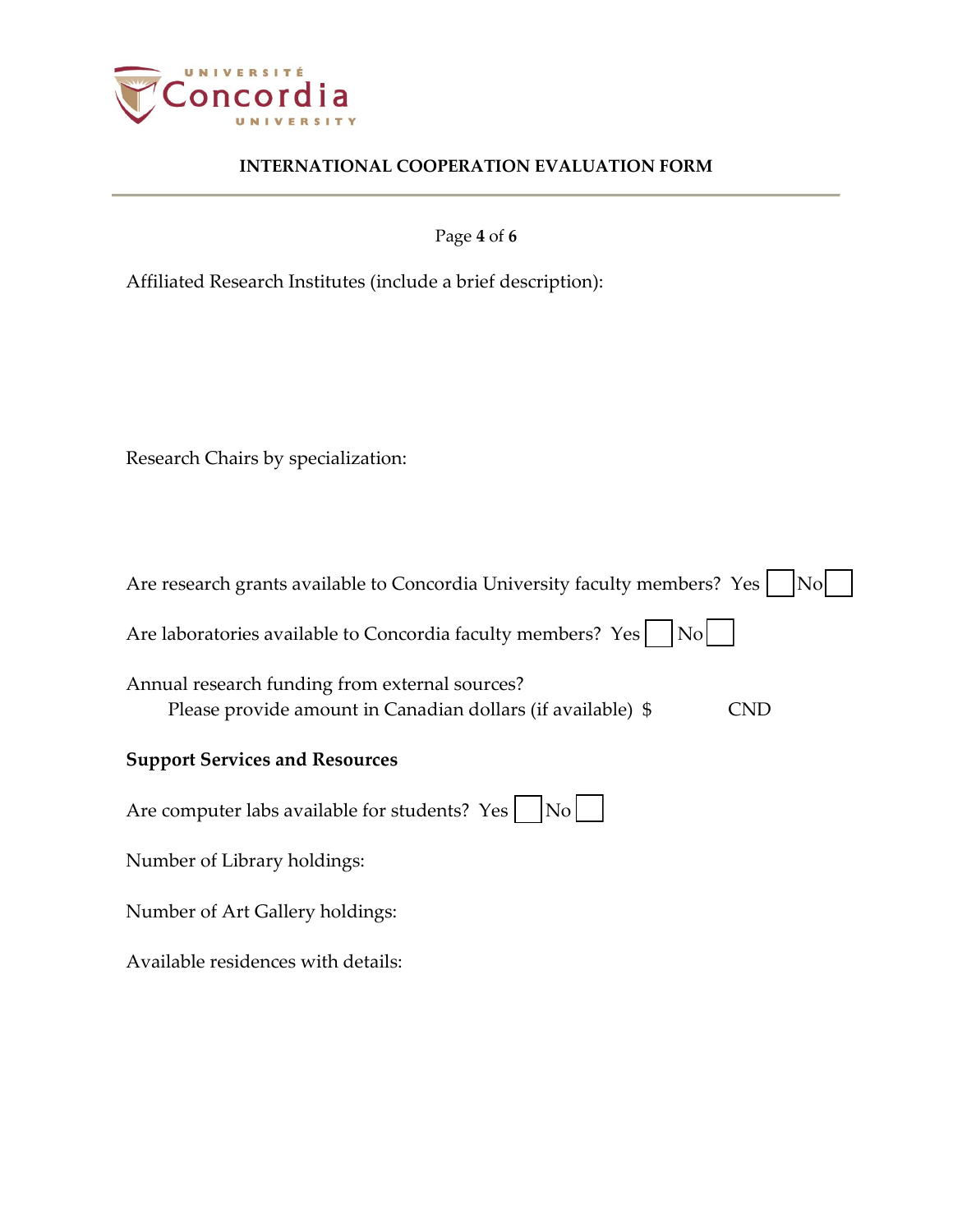

Page **5** of **6**

Coordinates of the International Student Office / Student Services:

# **III. COOPERATION FOCUS AND RATIONALE**

Is the institution a CREPUQ partner?  $Yes \cap No$ 

# **Rationale for Proposed Partnership**

*Briefly describe the main goals and more specific objectives that you hope to achieve through the proposed partnership with Concordia.*

**Costs** 

*Identify all applicable costs associated with partnership and how these will be funded*